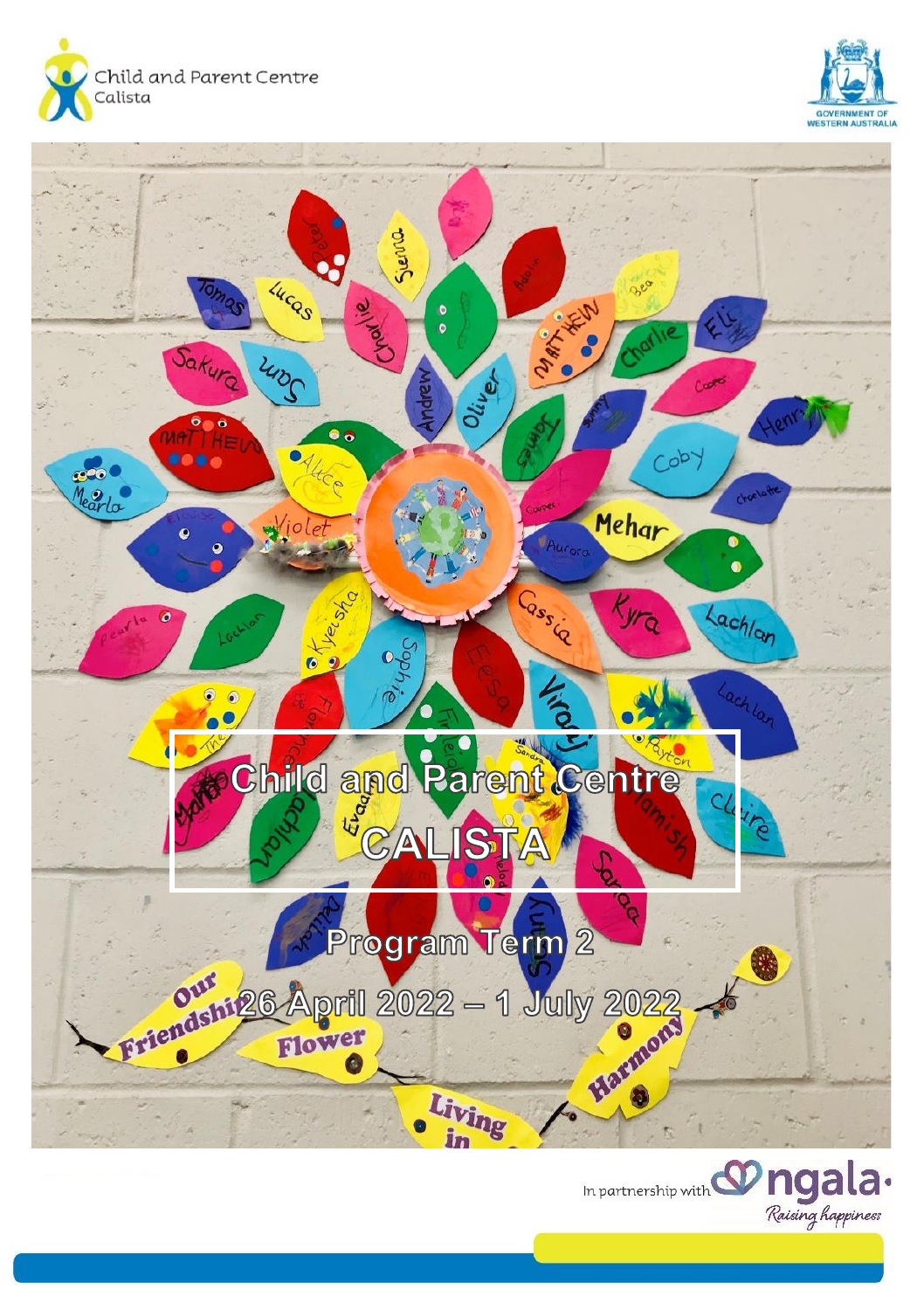## **Early Learning Fun**

We kindly ask that you only book into **one** of our early learning programs to give other families the opportunity to come and play.

**\* Cuddly Koalas Babies** (6-12 months) Meet other parents, talk about all aspects of early parenting, while learning fun ways of bonding with your baby and use sensory play for healthy brain development. *Mondays, 12.30pm to 1.30pm (Starts: 2 May)*

**\* Cuddly Koalas Sing&Grow** (0-6 months) Have fun singing and bonding with your baby in a friendly, relaxed environment. Facilitated by a Sing&Grow Music Therapist and supported by Ngala staff. *Tuesdays, 10am to 11am (Starts: 26 Apr)*

**\* Playful Possums** (0-5 years) Come along and join your child in exploring our new nature play space. Discover exciting ways to develop their confidence and physical skills through play experiences.

*Wednesdays, 9am to 10.30am (Starts: 27 Apr)*

**\* Busy Book Bugs** (0-5 years) Join us in building on your child's love of sharing stories and take away fun ideas to explore at home.

*Thursdays, 9am to 10.30am (Starts: 28 Apr)*





#### **Parents Connect**

**\* MyTime** (0-18 years) Opportunity to relax and connect with other parents and carers of children with additional needs. Children are welcome. *Mondays, 9.30am to 11.30am (Starts: 2 May)*

**Early Parenting Group** (0-3 months) Delivered **online** by your local Child Health Nurses for families with newborn babies. 4 sessions. Phone 1300 749 869 or book online at healthywa.wa.gov.au.

*Tuesdays, 9.30am to 11.30am (Starts: 26 Apr, 24 May & 21 Jun)*



## **Family Support**

#### **Empowering families - Relationships Australia WA**

Are you or the children feeling stuck, overwhelmed, facing life's challenges? We can work with you to improve your situation. Call 6154 0500 for more information. *Wednesdays, 8.30am to 12.30pm*

**Ngala parenting line** (0-18 years) Talk about your parent concerns with a friendly expert from Ngala. Call 9368 9368. 7 days a week, 8am to 8pm.

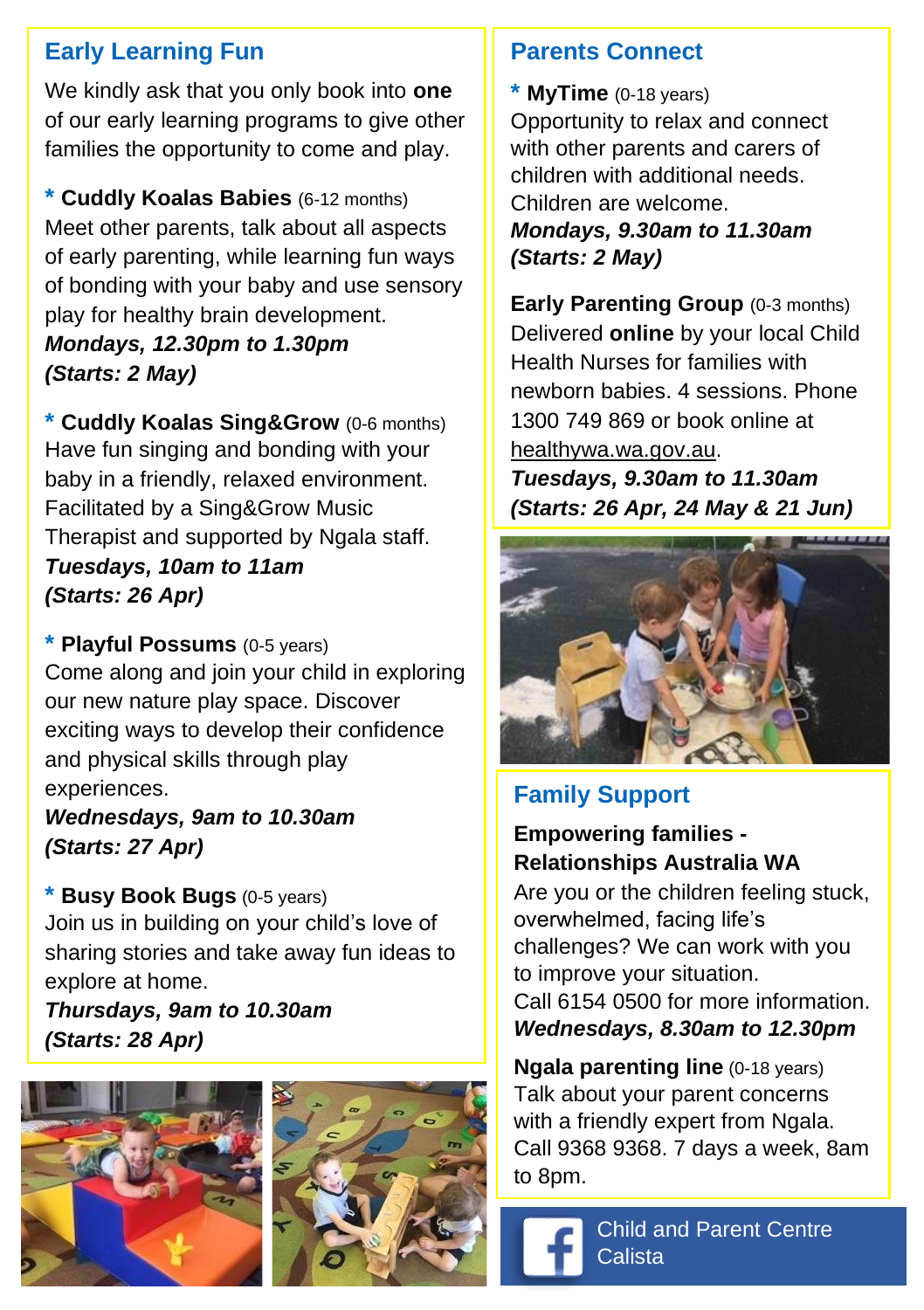| <b>Child Health</b>                                                                                                                                                            | <b>Speech</b>                                                                                                                                                                                            |  |
|--------------------------------------------------------------------------------------------------------------------------------------------------------------------------------|----------------------------------------------------------------------------------------------------------------------------------------------------------------------------------------------------------|--|
| <b>Purple Book Appointments</b><br>Make an appointment for your child's<br>developmental checks at 8 weeks, 4<br>months, 12 months, and 2 years.<br>Call 1300 749 869 to book. | * Speech & Language Chat<br>Book a time to receive a call from our<br>friendly Speech Pathologist to discuss<br>your child's speech development.<br>Wednesdays, 9am to 3.30pm                            |  |
|                                                                                                                                                                                | 11 & 25 May and 8 & 22 June                                                                                                                                                                              |  |
| Do you want to weigh your baby<br>and measure their height?<br>Contact your Child Health Team on<br>1300 749 869 to book an<br>appointment.                                    | * Toddler Talk (2-4 years)<br><b>Online</b> workshop about how to support<br>your child's speech development. 4<br>families maximum per session.<br>Fridays, 10am to 11am<br>Choose between 13 or 27 May |  |

## **Parenting Programs and Workshops**

| <b>Date</b>       | Day | <b>Time</b>                                     | <b>Program</b>                                                           | <b>Description</b>                                                                                                                                                               |
|-------------------|-----|-------------------------------------------------|--------------------------------------------------------------------------|----------------------------------------------------------------------------------------------------------------------------------------------------------------------------------|
| 3 May<br>(Start)  | Tue | 1 <sub>pm</sub> to                              | * Sing&Grow Family<br><b>Workshop</b> (1-2 years)                        | Have fun making music together and<br>learn new ways to support child<br>development. Facilitated by a Sing&Grow<br>Music Therapist and supported by Ngala<br>staff, 3 sessions. |
| 31 May<br>(Start) |     | 2 <sub>pm</sub>                                 | * Sing&Grow Family<br><b>Workshop</b> $(2-3 \text{ years})$              |                                                                                                                                                                                  |
| 4 May             | Wed | 12.30 <sub>pm</sub><br>to 2pm                   | * Triple P:Screen Time<br>$(4-6 \text{ years})$                          | Helping establish healthy screen time<br>habits and routines. Crèche provided by<br>Ngala.                                                                                       |
| 11 May            | Wed | 12.30 <sub>pm</sub><br>to<br>2.30 <sub>pm</sub> | * Triple P: Dealing with<br><b>Disobedience</b><br>$(0-8 \text{ years})$ | Positive parenting strategies to help<br>parents develop a personal plan to<br>manage disobedience, teach their child<br>limits. Crèche provided by Ngala.                       |
| 17 May            | Tue | 10.30am<br>$\mathsf{to}$<br>11.30am             | * Wellbeing after<br>Birth (0-6 months)                                  | Help you understand your feelings and<br>manage changes in your body during<br>pregnancy and following childbirth.                                                               |
| 25 May<br>(Start) | Wed | 6pm to<br>8pm                                   | * Triple P Seminar<br>series (2-8 years)                                 | <b>WebEx</b> A great seminar series for parents<br>of children from 2 years of age. 3<br>sessions.                                                                               |
| 1 Jun             | Wed | 9am to<br>12pm                                  | * Triple P: Fear-Less<br>(from 6 years)                                  | Helping your child learn to manage<br>anxiety. Held at the Darius Wells Library<br>and Resource Centre. Crèche available<br>through Toddler Town 9236 4320.                      |
| 4 Jun<br>(Start)  | Fri | 10am to<br>$10.45$ am                           | * Sensory<br><b>Rhymetime</b> (3-4 years)                                | A range of tailored sensory experiences<br>that enable children to connect more<br>deeply with their carer through exploring.<br>listening, singing and moving. 4 sessions.      |

**\* Bookings for all programs and workshops are essential. Please call 08 9367 0960 or email at [calista@ngala.com.au](mailto:calista@ngala.com.au) to book or for more information.**